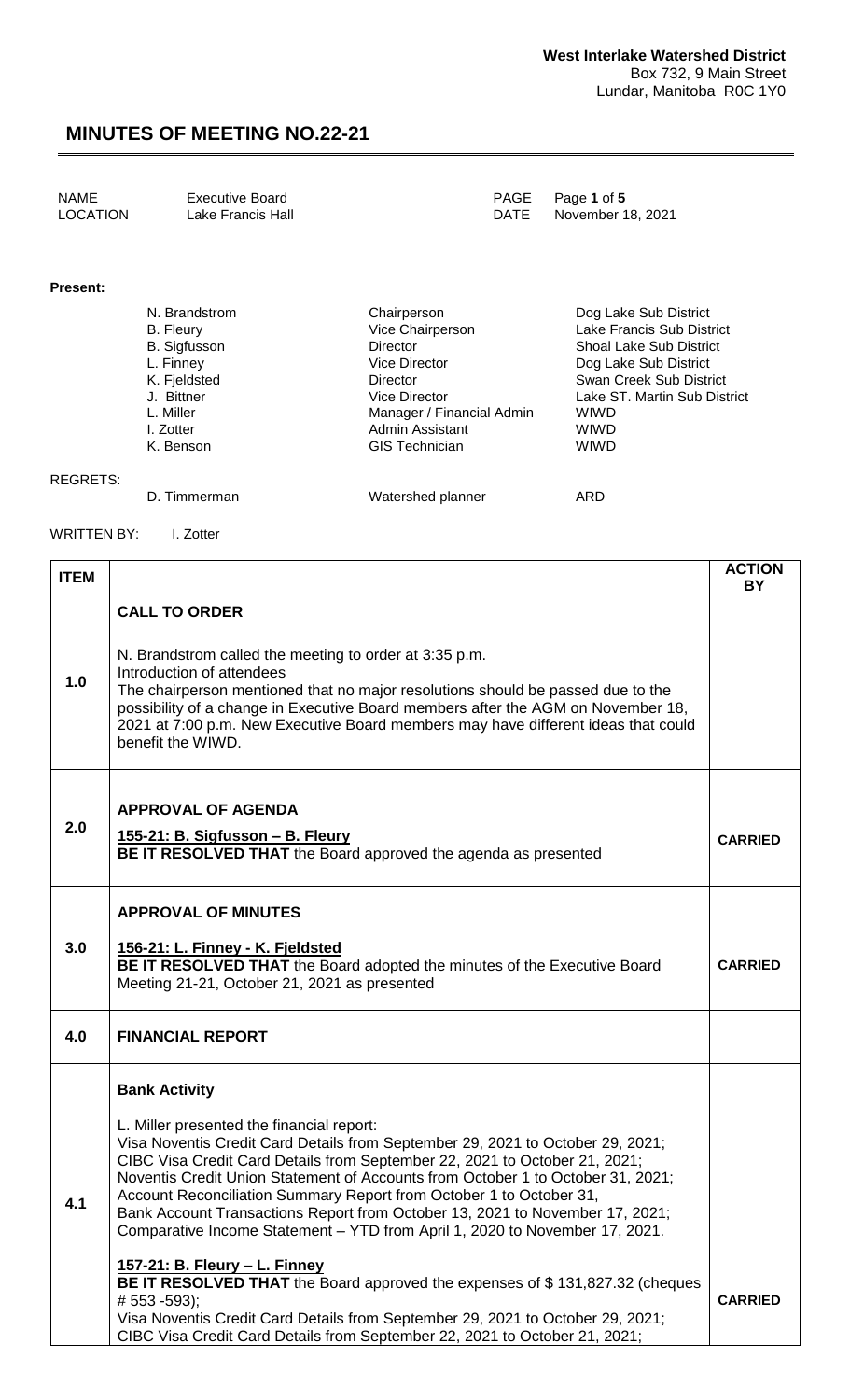| <b>NAME</b><br><b>LOCATION</b> | <b>Executive Board</b><br><b>Lake Francis Hall</b>                                                                                                                                                                                                                                                                                                                                                                                                                                                                                                                                                                                               | PAGE<br>DATE | Page 2 of 5<br>November 18, 2021 |  |
|--------------------------------|--------------------------------------------------------------------------------------------------------------------------------------------------------------------------------------------------------------------------------------------------------------------------------------------------------------------------------------------------------------------------------------------------------------------------------------------------------------------------------------------------------------------------------------------------------------------------------------------------------------------------------------------------|--------------|----------------------------------|--|
|                                | Noventis Credit Union Statement of Accounts from October 1 to October 31, 2021;<br>Account Reconciliation Summary Report from October 1 to October 31,<br>Bank Account Transactions Report from October 13, 2021 to November 17, 2021;<br>Comparative Income Statement - YTD from April 1, 2020 to November 17, 2021.                                                                                                                                                                                                                                                                                                                            |              |                                  |  |
| 5.0                            | <b>SUB DISTRICT RECOMMENDATIONS</b><br>K. Fjeldsted submitted his resignation letter. RM of Coldwell appointed a new member<br>to the Swan Creek Sub District: M. Christensen                                                                                                                                                                                                                                                                                                                                                                                                                                                                    |              |                                  |  |
| 6.0                            | <b>OLD BUSINESS</b>                                                                                                                                                                                                                                                                                                                                                                                                                                                                                                                                                                                                                              |              |                                  |  |
| 6.1                            | Southwest Interlake Integrated Watershed Management plan (IWMP)<br>No updates at this time.                                                                                                                                                                                                                                                                                                                                                                                                                                                                                                                                                      |              |                                  |  |
| 6.2                            | <b>Northwest Interlake IWMP</b><br>No updates at this time.                                                                                                                                                                                                                                                                                                                                                                                                                                                                                                                                                                                      |              |                                  |  |
|                                | <b>Siglunes Project</b><br>The Board Members requested detailed information from Ducks Unlimited Canada<br>(DUC) pertaining to proposed reconstruction work. Information has not been received<br>yet.<br>A Board Member expressed concerns pertaining to long term maintenance of the<br>structure, the WIWD's responsibilities for it. Opinion was expressed that the West<br>Interlake Municipality would be a better fit to accept these responsibilities.<br>Staff to schedule a meeting between the WIWD, RM of West Interlake and landowners<br>in stake to address this issues.<br>Second meeting to be set up between the WIWD and DUC. |              |                                  |  |
| 6.4                            | <b>Policy</b><br>The Board discussed Overtime time for employees. Section 8, Personnel Policy: "Hours<br>of Work" will be reviewed by the Board at next executive Board.<br>Staff is collecting information pertaining to Health Benefits. Information will be organized<br>and distributed to the Board for a review before next Executive Meeting.<br>Board Members received a WD Wage Comparison chart to review WD wages across<br>all districts in Manitoba and to discuss wages in the WIWD.                                                                                                                                               |              |                                  |  |
| 6.5                            | <b>Conservation Trust 2021</b><br>Staff collected second soil samples, and completed all Final Inspections. Claims are<br>being processed on an on-going basis. Final Report must be submitted by March 31,<br>2022.                                                                                                                                                                                                                                                                                                                                                                                                                             |              |                                  |  |
| 6.6                            | <b>GRowing Outcomes in Watershed (GROW)</b>                                                                                                                                                                                                                                                                                                                                                                                                                                                                                                                                                                                                      |              |                                  |  |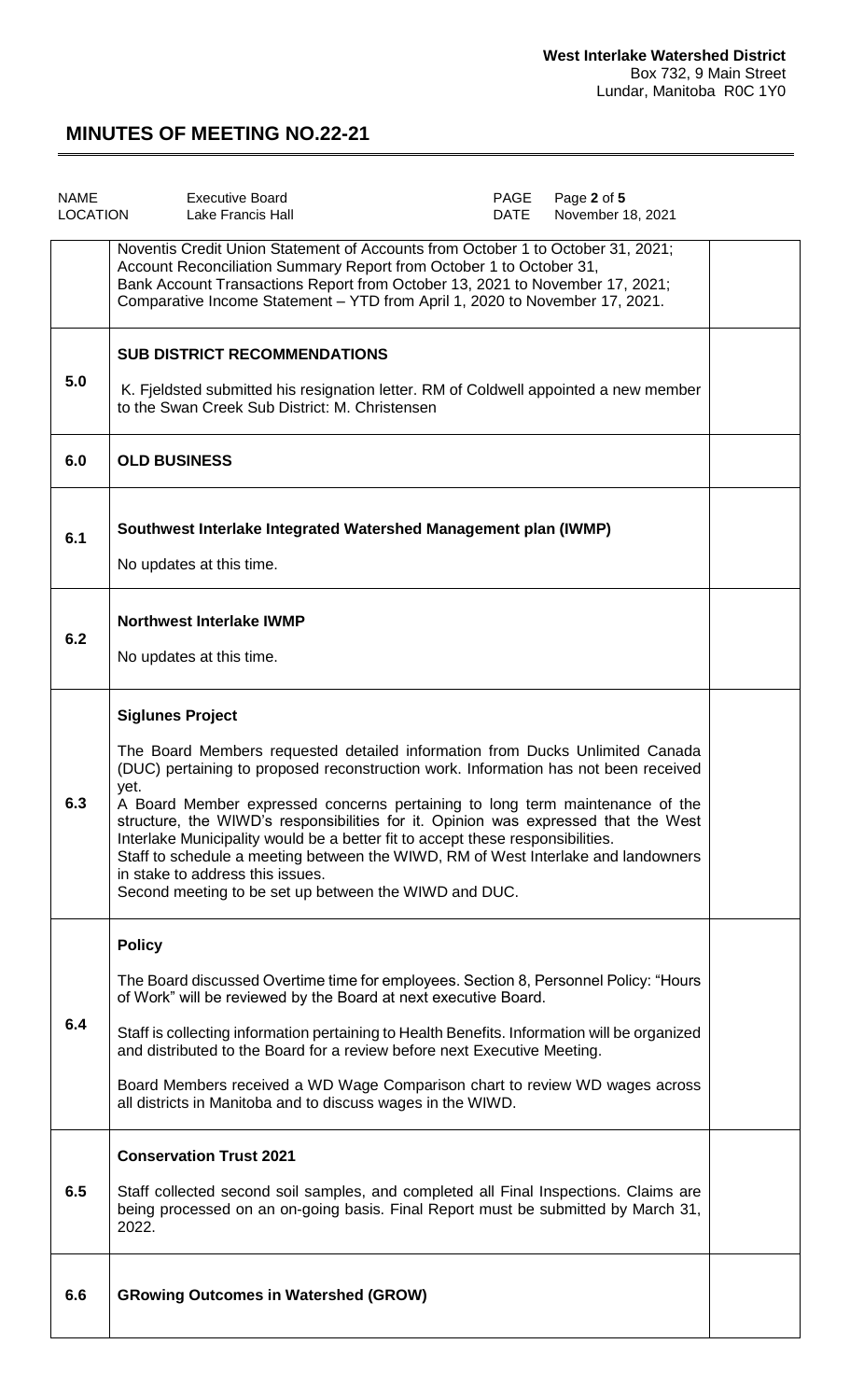| <b>NAME</b><br>LOCATION | <b>Executive Board</b><br>Lake Francis Hall                                                                                                                                                                                                                                                                                                                                                                                                                                                    | PAGE<br>DATE | Page 3 of 5<br>November 18, 2021 |                |
|-------------------------|------------------------------------------------------------------------------------------------------------------------------------------------------------------------------------------------------------------------------------------------------------------------------------------------------------------------------------------------------------------------------------------------------------------------------------------------------------------------------------------------|--------------|----------------------------------|----------------|
|                         | Completed projects have been inspected, supporting documentation has been collected<br>and processed on an ongoing basis. GROW funds are in the process of being<br>distributed to landowners.                                                                                                                                                                                                                                                                                                 |              |                                  |                |
|                         | Letter of Interest for the GROW Trust 2022 has been submitted and accepted. The<br>WIWD is invited to submit a full proposal.                                                                                                                                                                                                                                                                                                                                                                  |              |                                  |                |
|                         | Suggestion was made to expand Upland Area Enhancement activities to constructing<br>new or rehabilitating existing dugouts. Staff to verify if these type of expenses can be<br>eligible under the GROW guideline.                                                                                                                                                                                                                                                                             |              |                                  |                |
|                         | <b>Ag Action Program / EFP</b>                                                                                                                                                                                                                                                                                                                                                                                                                                                                 |              |                                  |                |
| 6.7                     | The Riparian Area Restoration and Enhancement Projects approved by the Ag Action<br>Program for \$81,550.00 is in progress. The goal is to erect approximately 7 km of<br>riparian fencing and to install 3 alternative watering systems. One alternative watering<br>system and 2.2 km of riparian fencing at Burnt Lake location has been completed.<br>Two alternative watering systems at Hatchery Drain are installed, fence posts are<br>erected, and fastening the wire is in progress. |              |                                  |                |
|                         | WIWD submitted two applications for the AG Action Program 2022-2023                                                                                                                                                                                                                                                                                                                                                                                                                            |              |                                  |                |
|                         | 1). Application for the Riparian Area Enhancement focus area. Requested amount<br>is \$100000<br>2). Application for the Soil Health Improvement focus area. Requested amount<br>is \$100000                                                                                                                                                                                                                                                                                                   |              |                                  |                |
|                         | <b>Winter Watering System Applications</b>                                                                                                                                                                                                                                                                                                                                                                                                                                                     |              |                                  |                |
| 6.8                     | One applicant completed the project, the system was missing some components. The<br>applicant informed the WIWD that the project is not finalized yet. The Board established<br>that the final Due Date to complete the Project is October 31, 2021. Project site has<br>been inspected and accepted, payment has been issued.                                                                                                                                                                 |              |                                  |                |
|                         | <b>MAW Convention</b>                                                                                                                                                                                                                                                                                                                                                                                                                                                                          |              |                                  |                |
| 6.9                     | Emails with information pertaining to MAW Convention sent to all members. Rooms<br>are reserved. Eight representatives from the WIWD will attend the conference.                                                                                                                                                                                                                                                                                                                               |              |                                  |                |
|                         | <b>Tree Program</b>                                                                                                                                                                                                                                                                                                                                                                                                                                                                            |              |                                  |                |
| 6.10                    | WIWD received over 400 applications. Applications were processed. Staff is collecting<br>original applications and payments from the RMs, preparing confirmation emails and<br>finalizing the order.                                                                                                                                                                                                                                                                                           |              |                                  |                |
|                         | <u> 158-21: J. Bittner – L. Finney</u><br>BE IT RESOLVED THAT the Board approved to accept all eligible applications<br>submitted up to November 5, 2021                                                                                                                                                                                                                                                                                                                                       |              |                                  | <b>CARRIED</b> |
|                         | <b>WIWD Annual General Meeting (AGM)</b>                                                                                                                                                                                                                                                                                                                                                                                                                                                       |              |                                  |                |
| 6.11                    | AGM is scheduled for November 18, 2021 at 7:00 p.m. at Lake Francis Hall.                                                                                                                                                                                                                                                                                                                                                                                                                      |              |                                  |                |
|                         | <b>Oak Hammock Marsh</b>                                                                                                                                                                                                                                                                                                                                                                                                                                                                       |              |                                  |                |
| 6.12                    | Oak Hammock Marsh is contacting schools to schedule presentations.                                                                                                                                                                                                                                                                                                                                                                                                                             |              |                                  |                |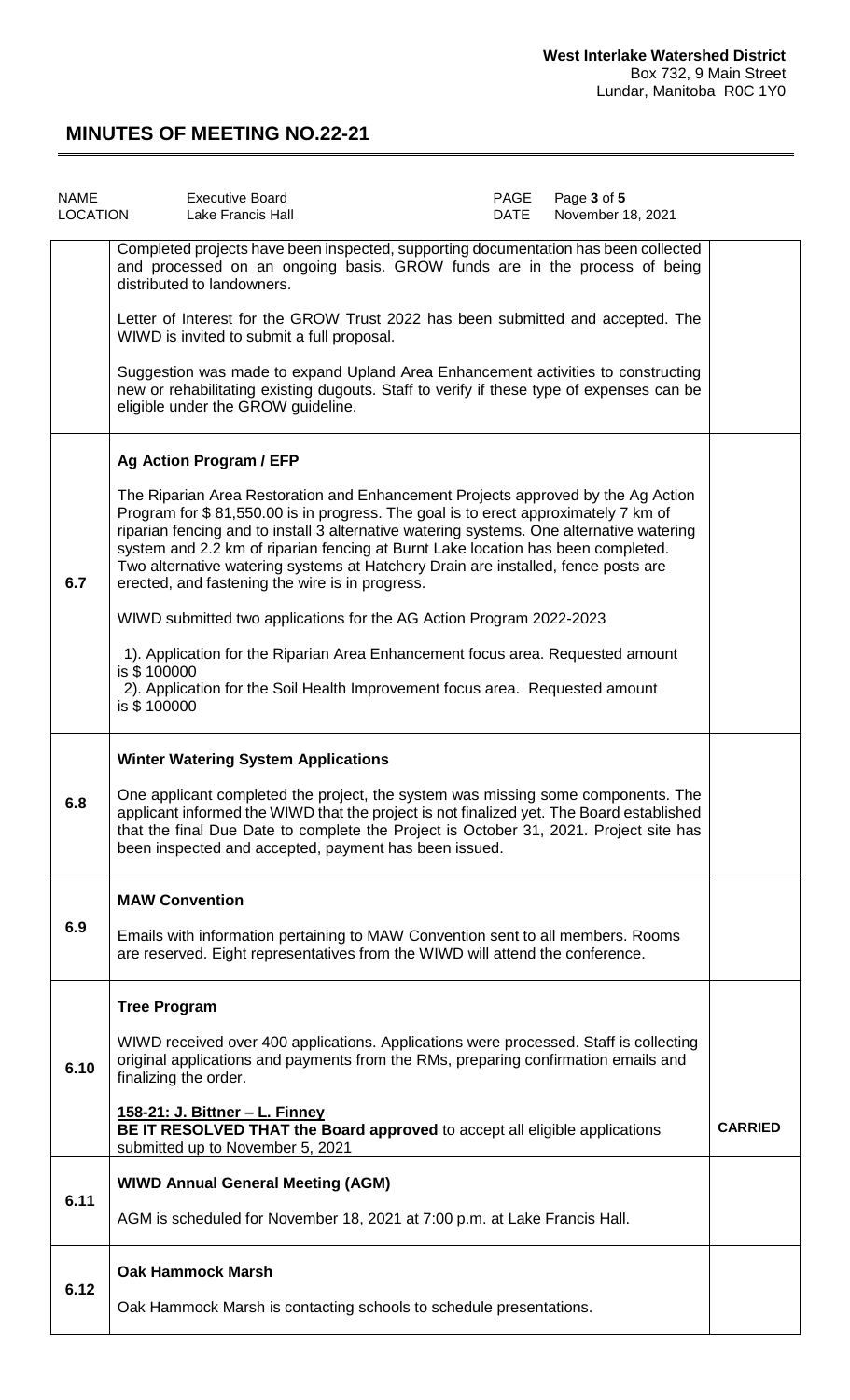| <b>NAME</b><br><b>LOCATION</b> |                                        | <b>Executive Board</b><br>Lake Francis Hall                                                                                                                                                                                                                                                                                                                                                                                                                                                                                                              | PAGE<br>DATE | Page 4 of 5<br>November 18, 2021 |                |
|--------------------------------|----------------------------------------|----------------------------------------------------------------------------------------------------------------------------------------------------------------------------------------------------------------------------------------------------------------------------------------------------------------------------------------------------------------------------------------------------------------------------------------------------------------------------------------------------------------------------------------------------------|--------------|----------------------------------|----------------|
| 6.13                           | <b>Relay Education</b><br>May 13, 2022 | WIWD received wage subsidy and signed the Contribution Agreement with the RELAY<br>EDUCATION Green Careers Program. Term of the Agreement: September 6, 2021 -                                                                                                                                                                                                                                                                                                                                                                                           |              |                                  |                |
| 6.14                           |                                        | Fish and Wildlife Enhancement Fund (FWEF) - Letter of Interest (LOI)<br>The call for the Fish and Wildlife Enhancement Fund (FWEF) Letters of Interest (LOI)<br>for the Spring 2022 intake was closed on October 28, 2021.<br>The WIWD submitted LOI for the following Projects:<br>1). Beardy Creek Drain Fisheries Assessment. Requested amount - \$17500<br>2). Steep Rock Quarry Fish and Habitat Assessment and Enhancement<br>recommendations. Requested amount - \$17443<br>3). Nina Lake Walleye Enhancement Project. Requested amount - \$38000 |              |                                  |                |
| 6.15                           |                                        | Letters to the RMs to support MAW Conference<br>Suggestion was made to approach RMs and to ask them to provide Letters of Support<br>for the MAW Convention.                                                                                                                                                                                                                                                                                                                                                                                             |              |                                  |                |
| 6.16                           |                                        | <b>VPN - Virtual Private Network</b><br>G. Morden provided the WIWD with a quote of \$1500 to setup cloud service to host<br>the Network shared at the office, and to be able to access this Network from any other<br>device. Small monthly fee will be applicable per user to host the Network.<br>G. Morden will be provide IT services as needed.<br>159-21: J. Bittner - B. Sigfusson<br><b>BE IT RESOLVED THAT the Board approved</b> to accept G. Morden's quote to setup<br>cloud service to host the Network for \$1500                         |              |                                  | <b>CARRIED</b> |
| 6.17                           | <b>Well Sealing</b>                    | A Board Member visited the site of flowing leaking well. Applicant and the WIWD is<br>negotiating the price to seal this well with service provider. The WIWD is exploring all<br>possible option on how to address and resolve the issues with the well in question.                                                                                                                                                                                                                                                                                    |              |                                  |                |
| 7.0                            | <b>NEW BUSINESS</b>                    |                                                                                                                                                                                                                                                                                                                                                                                                                                                                                                                                                          |              |                                  |                |
| 8.0                            | <b>REPORTS</b>                         |                                                                                                                                                                                                                                                                                                                                                                                                                                                                                                                                                          |              |                                  |                |
| 8.1                            | Chairperson                            | Brief verbal update                                                                                                                                                                                                                                                                                                                                                                                                                                                                                                                                      |              |                                  |                |
| 8.2                            |                                        | <b>MAW Rep Report</b><br>Brief verbal update.                                                                                                                                                                                                                                                                                                                                                                                                                                                                                                            |              |                                  |                |
| 8.3                            | <b>Manager Report</b>                  | Brief verbal update.                                                                                                                                                                                                                                                                                                                                                                                                                                                                                                                                     |              |                                  |                |
| 8.4                            |                                        | <b>Watershed Planner Report</b>                                                                                                                                                                                                                                                                                                                                                                                                                                                                                                                          |              |                                  |                |